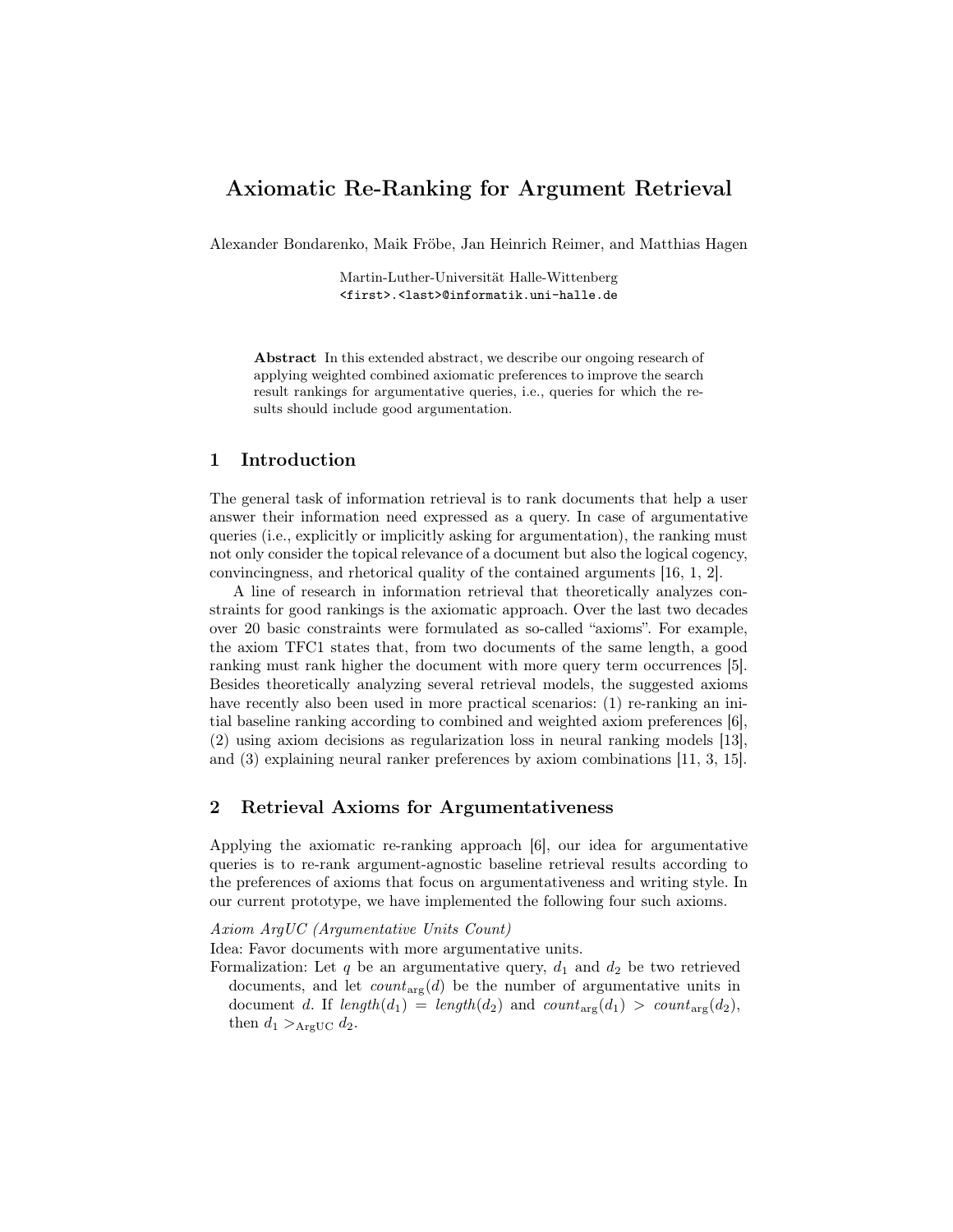Axiom QTArg (Query Term Occurrence in Argumentative Units)

Idea: Favor documents with query terms in / closer to argumentative units.

Formalization: Let  $q = \{t\}$  be an argumentative single-term query,  $d_1$  and  $d_2$  be two retrieved documents, and let  $A_d$  be the set of argumentative units of document d. If  $length(d_1) = length(d_2)$  and  $t \in a$  for some  $a \in A_{d_1}$  but  $t \notin a'$  for all  $a' \in A_{d_2}$ , then  $d_1 >_{\text{QTArg}} d_2$ .

Axiom QTPArg (Query Term Position in Argumentative Units)

- Idea: Favor documents where the first occurrence of a query term in an argumentative unit is closer to the beginning of the document. (General observation for retrieval: query terms occur "earlier" in relevant documents [14, 9].)
- Formalization: Let  $q = \{t\}$  be an argumentative single-term query,  $d_1$  and  $d_2$  be two retrieved documents, and let  $1^{st}pos(t, d)$  be the first position of term t in an argumentative unit of document d. If  $length(d_1) = length(d_2)$  and if  $1^{st}pos(t, d_1) < 1^{st}pos(t, d_2)$ , then  $d_1 >_{\text{QTPArg}} d_2$ .

Axiom aSL (Average Sentence Length)

- Idea: Favor documents with avg. sentence length between 12 and 20 words. (General observation for text readability / good writing style  $[8, 10]$ .)
- Formalization: Let q be an argumentative query,  $d_1$  and  $d_2$  be two retrieved documents, and let  $sentLength(d)$  be the average sentence length (in words) of document d. If  $length(d_1) = length(d_2), 12 \le sentLength(d_1) \le 20$ , and sentLength(d<sub>2</sub>) < 12 or sentLength(d<sub>2</sub>) > 20, then  $d_1 >_{a \text{SL}} d_2$ .

As also previous studies suggested [6, 15, 3], we relax the axioms' document length preconditions in the actual re-ranking pipeline to consider documents with a length difference of at most 10% as of the same length, and extend the singleterm query axioms to also cover multi-term queries. To identify argumentative units in documents (i.e., claims and premises), we use the TARGER toolkit  $[4].<sup>1</sup>$ 

# 3 Evaluation

We have evaluated our argumentative re-ranking pipeline in the scenarios of two TREC tracks:<sup>2</sup> the TREC 2018 Common Core track (Washington Post corpus; 728,626 news articles) and the TREC 2019 Decision track (ClueWeb12-B13 corpus; 52,343,021 English web pages). From the 50 topics for each of these tracks, we have manually selected the ones that could be interpreted as argumentative queries in the sense that results with good argumentation could be more helpful.

As the initial argumentation-agnostic retrieval model, we use BM25F [12], a variant of BM25 that can take multiple fields into account such that query term matches in the title can be weighted higher than in the body. In addition to the four argumentativeness axioms, we also employ an axiom ORIG [6] that simply returns the preferences corresponding to the baseline retrieval system's ranking. For every pair of documents in the top-50 results of the BM25F baseline,

 $\sqrt{1 - \text{https://demo.webis.de/targer/}}$ 

<sup>2</sup> https://trec.nist.gov/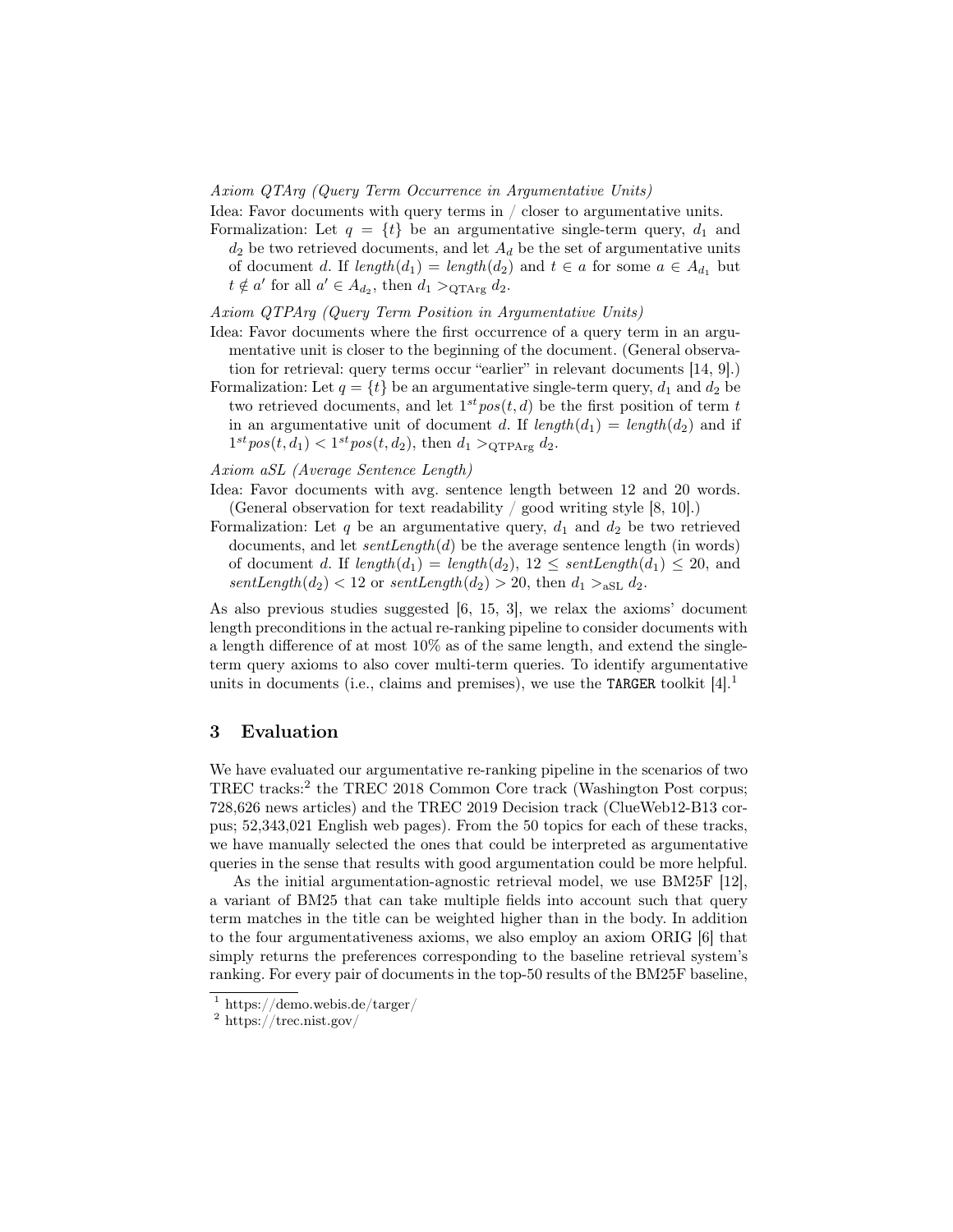a weighted linear combination of the axiom preferences then is used to decide whether the documents' order should be swapped (note that some document pairs might not yield an axiom preference). We manually apply the following three weighting schemes.

Equal Weights: All axioms get the same weight. This way, any agreement of the preferences of a pair of the new axioms may overrule the ORIG axiom preference when no other axiom "supports" the ORIG preference.

Majority Voting: The axioms are assigned weights such that document pairs are re-ranked iff the majority of the new axioms (at least 3 out of 4 axioms) agree to overrule the ORIG preference.

Total Agreement: The axioms are assigned weights such that document pairs are re-ranked only when all the new axioms agree. It is not necessary for all axioms to have the same weight, although all of them have to be in agreement to overrule the ORIG axiom.

Our evaluations of our three axiom weighting schemes on the two TREC tracks show that different weighting schemes indeed yield different rankings with varying effectiveness. For some queries, applying axiomatic re-ranking improves the retrieval effectiveness compared to the BM25F baseline by up to 20% (e.g., airport security, or euro opposition). For some other queries, the effectiveness drops of up to 20% for queries like amazon rain forest or marijuana potency. By further manually varying the axiom weights, we have observed different effectiveness results such that learning optimal axiom weights from a set of labeled training data is an interesting direction for future work. To ensure an efficient training process, we are currently implementing an axiomatic re-ranking module in the Capreolus information retrieval toolkit [17].

### 4 Conclusion and Outlook

Our initial results show that an axiomatic re-ranking can improve the result quality for argumentative queries. This motivates further research in three directions: (1) automatically identifying argumentative queries, i.e., deciding whether argumentative re-ranking is promising for a given query; (2) automatically assigning the axiom weights; and (3) developing and adding new retrieval axioms that capture more fine-grained aspects of argumentativeness and argument quality.

#### Acknowledgments

This work was partially supported by the DFG through the project "ACQuA: Answering Comparative Questions with Arguments" (grant HA 5851/2-1) as part of the priority program "RATIO: Robust Argumentation Machines" (SPP 1999).